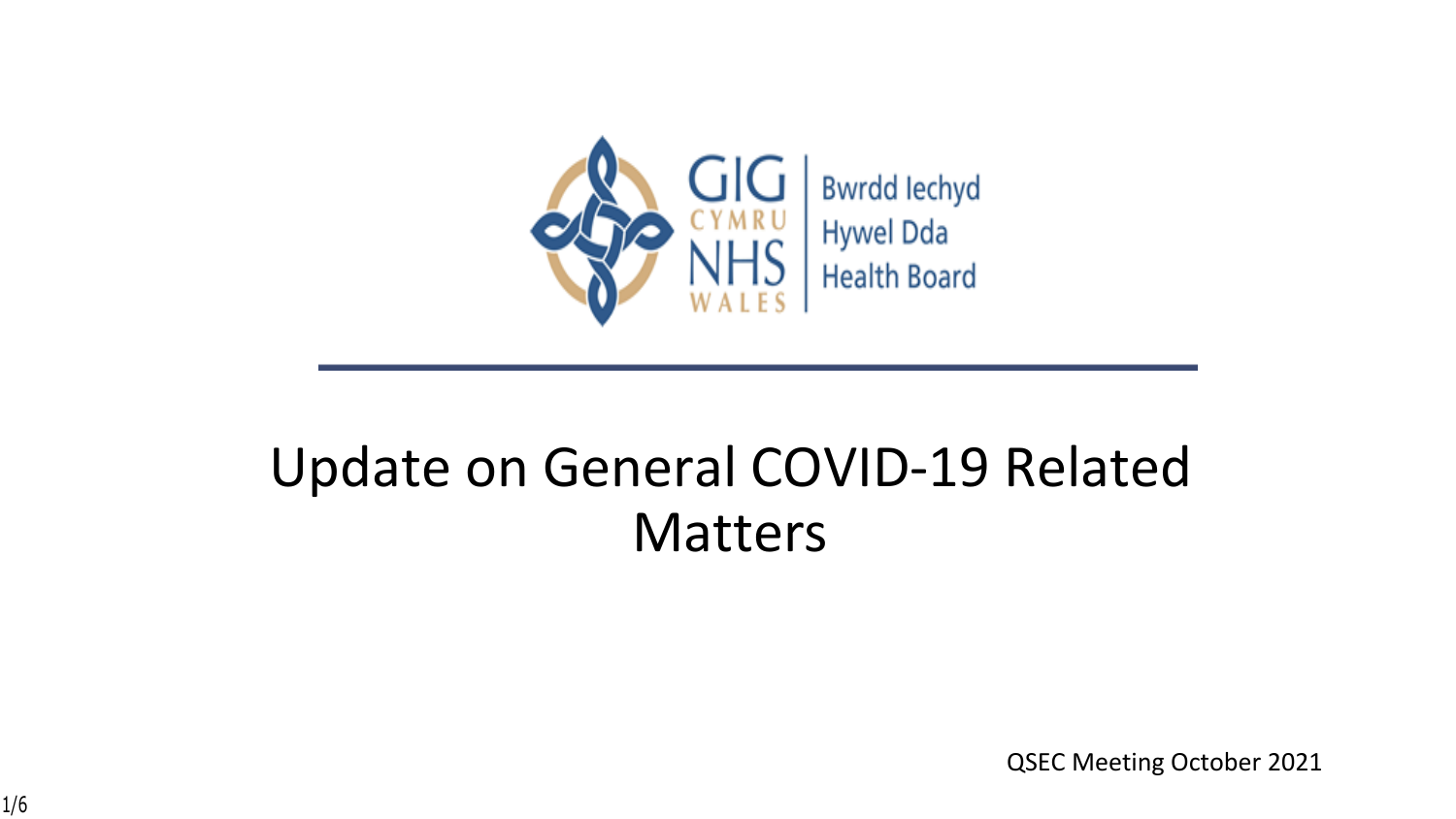# **Situation**

• The purpose of this report is to provide the Quality, Safety and Experience Committee (QSEC) with an update with regards to general COVID-19 related matters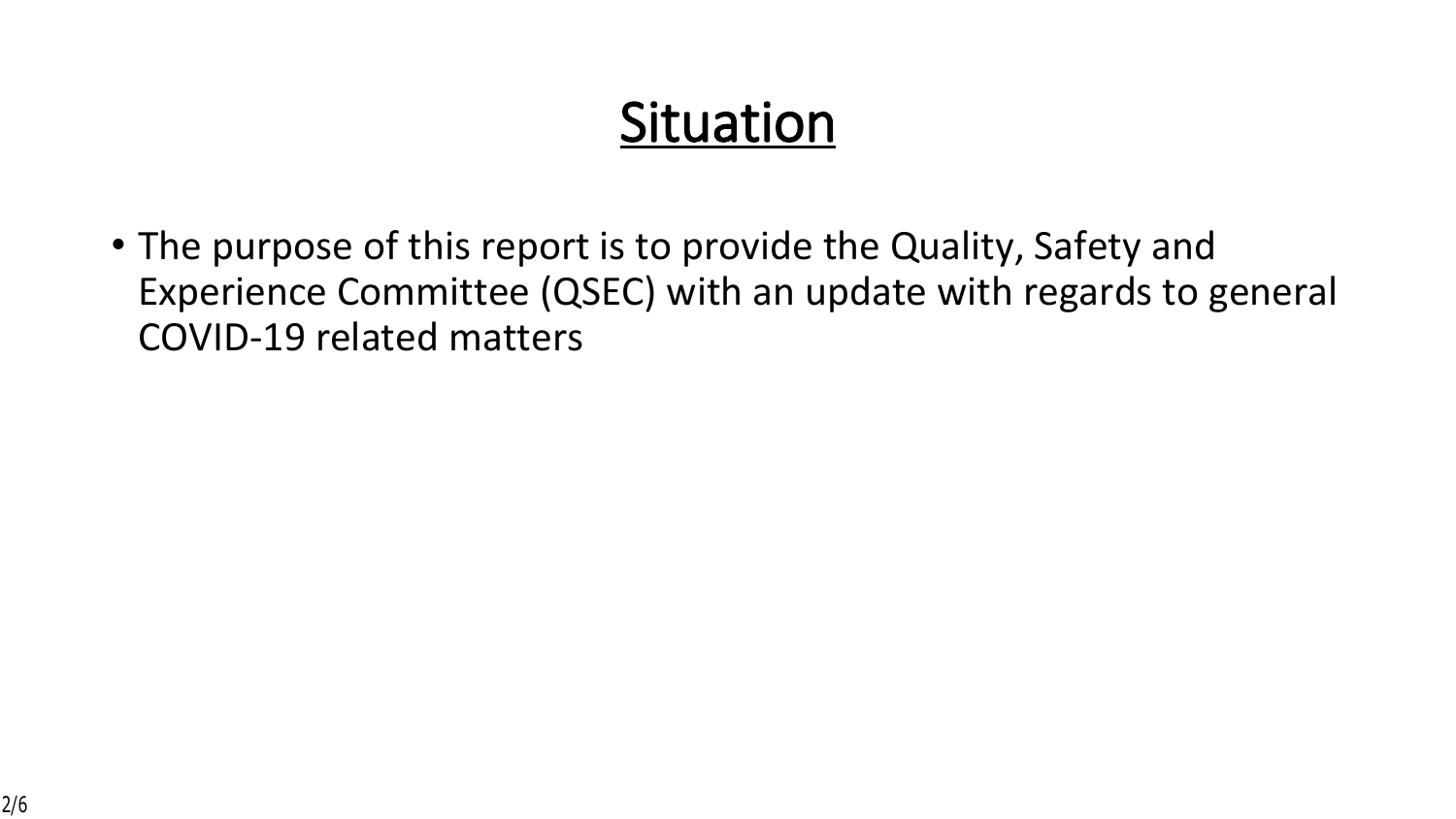#### **Update: General COVID-19 Related Matters**

The current position locally, in respect of COVID-19, has seen a significant increase in community acquired infection rates. The impact of the pandemic on patients and staff will continue for the foreseeable future.

Levels of infection remain high within the Health Board community (a rate of 531.1:100,000 per 7 days, with a positivity rate of 14.2% as at 26<sup>th</sup> September 2021). A rise in infection amongst patients and staff across hospital, care home and community settings has also been seen.

| <b>Update</b>                                       | <b>Risk</b>                                                                                                                                                                                                                                                                                                                                                                                                                                                                                                                                                                                                                                                                                                                                                                                                                                                                                                     | <b>Mitigation</b>                                                                                                                                                                                                                                                                                                                                                                                                                                                                                                                                                                                                                |
|-----------------------------------------------------|-----------------------------------------------------------------------------------------------------------------------------------------------------------------------------------------------------------------------------------------------------------------------------------------------------------------------------------------------------------------------------------------------------------------------------------------------------------------------------------------------------------------------------------------------------------------------------------------------------------------------------------------------------------------------------------------------------------------------------------------------------------------------------------------------------------------------------------------------------------------------------------------------------------------|----------------------------------------------------------------------------------------------------------------------------------------------------------------------------------------------------------------------------------------------------------------------------------------------------------------------------------------------------------------------------------------------------------------------------------------------------------------------------------------------------------------------------------------------------------------------------------------------------------------------------------|
| Harm from COVID-19 itself                           | <b>Vaccination</b><br>Vaccination uptake has been positive, and the Health Board met targets to offer all<br>eligible adults an invitation for their first dose by the end of May 2021.<br>Recently there have been a number of updates to the programme including an offer to<br>all 16-17 year olds of a single dose Pfizer vaccine, a third primary dose for people who<br>were severely immune suppressed during their primary course, a booster programme<br>for everyone in JCVI groups 1-10 to receive an additional vaccine 6+ months after their<br>initial course, a course of Pfizer vaccine to 12-15 year olds who are clinically vulnerable<br>or living with someone severely immune suppressed and a single dose Pfizer vaccine to<br>all 12-15 year olds.<br>The Health Board has plans for vaccinating all new groups and is on target to deliver in<br>line with Welsh Government guidelines. | The Health Board has continued to flex and demonstrate agility through<br>the vaccination plans established in line with vaccine availability. In<br>addition to being the only Health Board in Wales to use the Moderna<br>vaccine, the Health Board has established new sites for vaccination<br>centres, worked with the fire service to provide a mobile vaccination<br>service and continued to work with the Local Authority teams across the<br>three counties (The Phoenix Partnership (Test Trace Protect (TTP)) staff) to<br>support proactive phone calls made to members of the public prior to<br>their appointment |
| Harm from overwhelmed<br>NHS and social care system | <b>Testing</b><br>Testing capacity and the testing system has been stretched over recent weeks,<br>however, we have sufficient capacity to manage demand and turnaround times<br>for results to remain acceptable. We are watching this closely.                                                                                                                                                                                                                                                                                                                                                                                                                                                                                                                                                                                                                                                                | Consideration is being given to re-enact Risk 1017 (the Health Board<br>will not be able to facilitate the potential increased demand for<br>testing our Health and Social Care staff and all 'critical workers' to<br>fulfil the 'Test to Release' guidance that is pending review from<br>Welsh Government (WG), should demand starts to look like it may<br>outstrip capacity.                                                                                                                                                                                                                                                |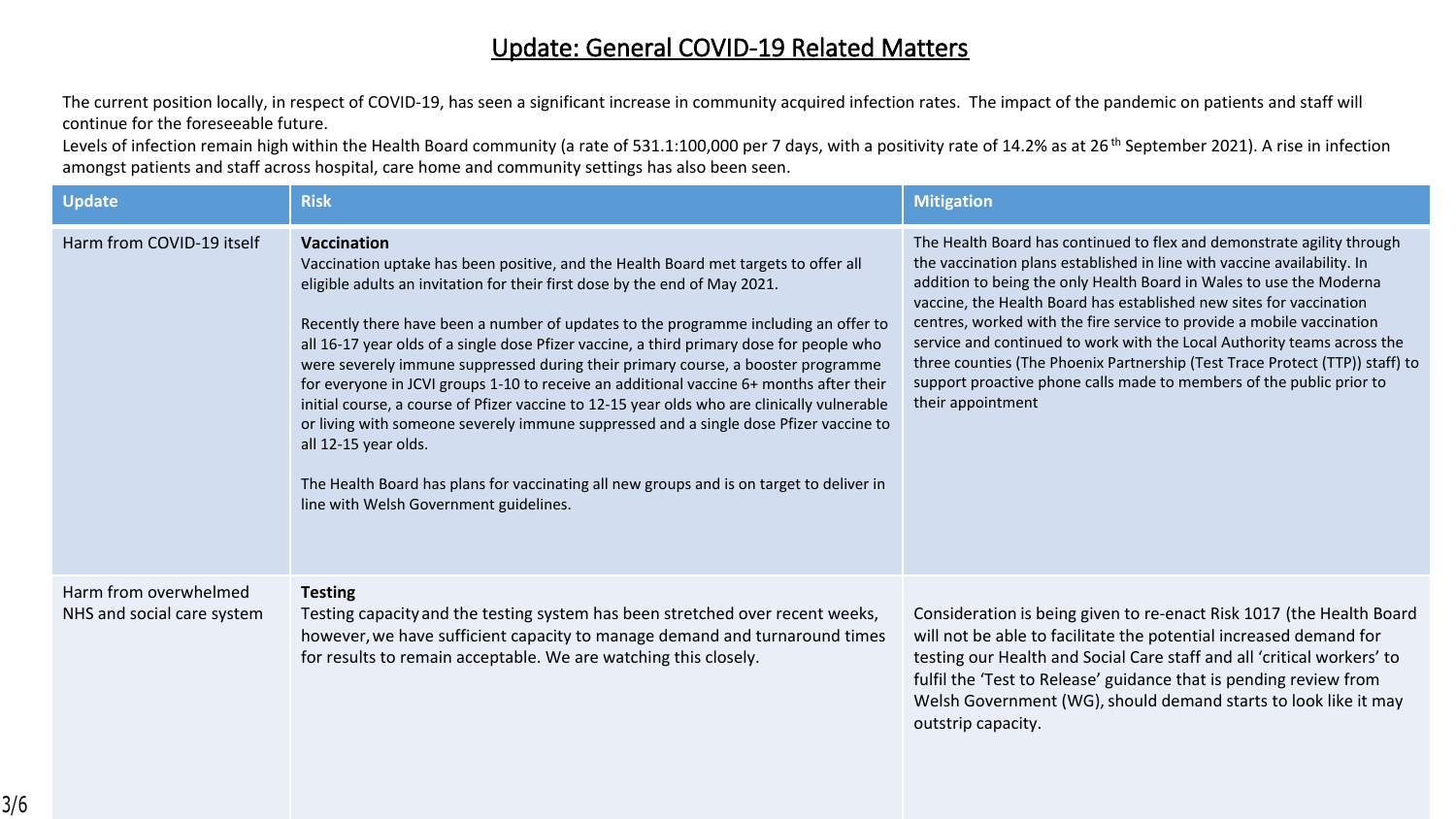### **Update: General COVID-19 Related Matters (continued)**

| <b>Update</b>                                 | <b>Risk</b>                                                                                                                                                                                                                                                                                                                                                                                                                                                                                                                                                                         | <b>Mitigation</b>                                                                                                                                                                                                                                                                                                                                                                                                                                                                                                                                                                                                                                                                                                                                                                                                                                                                                                                                                                                                                                                                                                                                                                                                                                                                                                                                                                                                                                                                                                                                                                                                                                            |
|-----------------------------------------------|-------------------------------------------------------------------------------------------------------------------------------------------------------------------------------------------------------------------------------------------------------------------------------------------------------------------------------------------------------------------------------------------------------------------------------------------------------------------------------------------------------------------------------------------------------------------------------------|--------------------------------------------------------------------------------------------------------------------------------------------------------------------------------------------------------------------------------------------------------------------------------------------------------------------------------------------------------------------------------------------------------------------------------------------------------------------------------------------------------------------------------------------------------------------------------------------------------------------------------------------------------------------------------------------------------------------------------------------------------------------------------------------------------------------------------------------------------------------------------------------------------------------------------------------------------------------------------------------------------------------------------------------------------------------------------------------------------------------------------------------------------------------------------------------------------------------------------------------------------------------------------------------------------------------------------------------------------------------------------------------------------------------------------------------------------------------------------------------------------------------------------------------------------------------------------------------------------------------------------------------------------------|
| Harm from wider societal actions/<br>lockdown | <b>Social Distancing</b><br>Social distancing, use of Personal<br>Protective Equipment (PPE), and<br>other standard Infection Prevention<br>and Control measures remain in place<br>until such time that WG guidance and<br>policy changes. However, maintaining<br>compliance with social distancing is<br>becoming challenging as wider<br>lockdown easements are introduced.<br>Risk of non compliance with<br>Regulations 16 of the Health<br><b>Protection (Coronavirus Restrictions)</b><br>(No.5) (Wales) Regulations 2020 (the<br>"Coronavirus Regulations")<br>(Risk 1016) | Wales COVID-19 Level 0 from 7 <sup>th</sup> August 2021- some restrictions remain in law e.g. self isolation, use<br>of face covering. Guidance received from Deputy Chief Medical Officer and Interim Chief Nursing<br>Officer. Meetings have been held with various General Managers across the Health Board to discuss<br>the implications on the potential to reduce social distance measures in particular. A summary of these<br>discussions are as follows:<br>• Continue with a cautious approach to mitigate the risks of SARS CoV-2 infection within health and<br>social care setting.<br>• Areas/departments where it is possible to improve patient care/service delivery by reducing the<br>social distance measure to 1 metre is being considered carefully by the relevant management<br>teams.<br>• Changes to the seating arrangements in Out Patient Departments is currently being scoped. This will<br>potentially include the installation of screens between chairs.<br>• Reducing the current 2 metre distance to 1 metre in 'low risk' areas will enable changes to offices,<br>staff rooms and other potential locations.<br>• It is not expected that bed spacing will be reduced in our clinical settings as a result of this latest<br>guidance.<br>Each Management Team is expected to review their existing COVID-19 (social distance) risk<br>assessments in light of the above advice.<br>The Health Board's generic COVID-19 risk assessment first published with the Social Distancing<br>Guidance has been revised to reflect the above and can be used as a guide for managers to adapt for<br>their own areas of work. |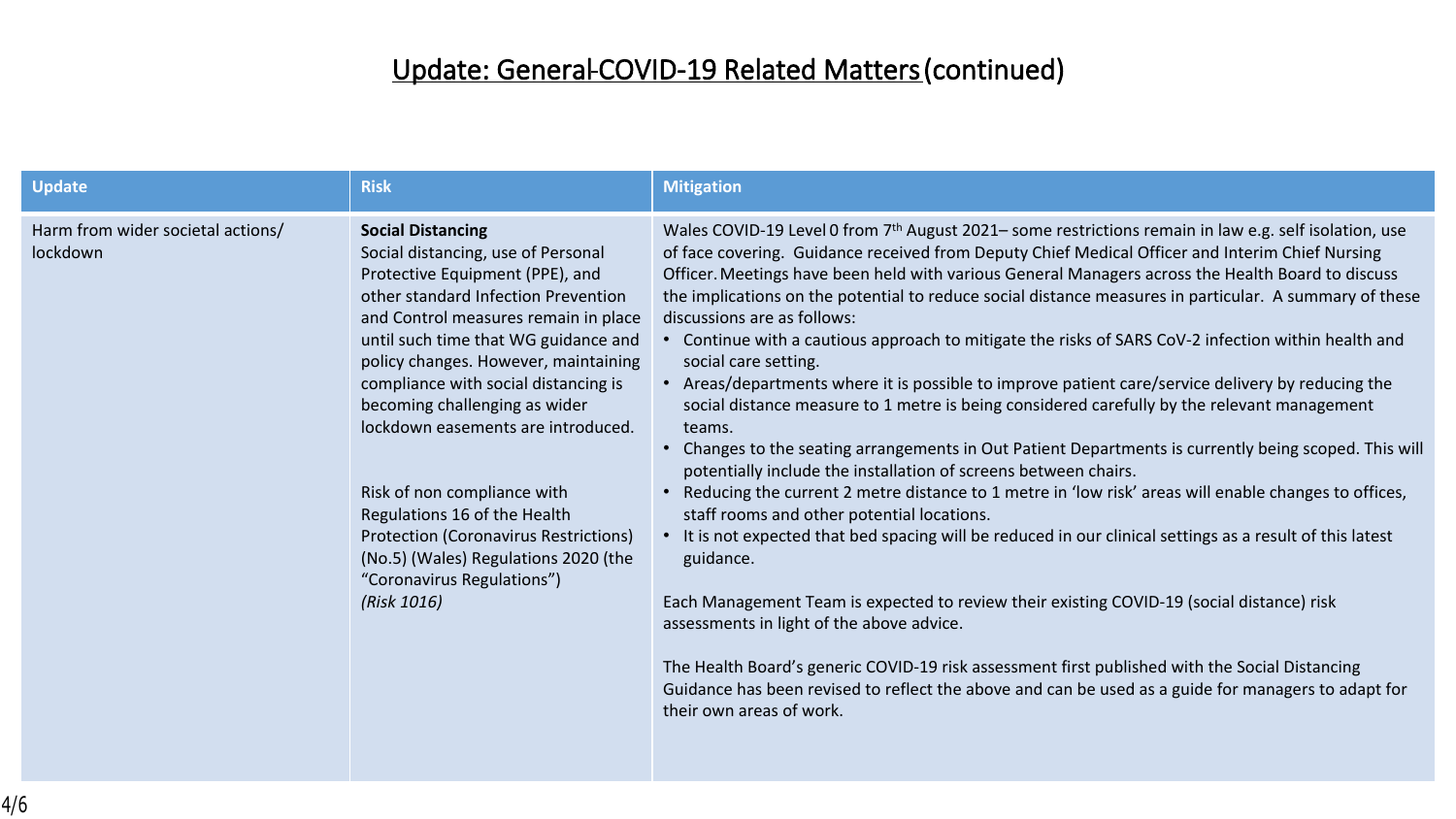### **Update: General COVID-19 Related Matters (continued)**

| <b>Update</b>                                    | <b>Risk</b>                             | <b>Mitigation</b>                                                                                                                                                                                                                                                                                                                                                                                                                                                                                                                                                                                                                                                                                                                    |
|--------------------------------------------------|-----------------------------------------|--------------------------------------------------------------------------------------------------------------------------------------------------------------------------------------------------------------------------------------------------------------------------------------------------------------------------------------------------------------------------------------------------------------------------------------------------------------------------------------------------------------------------------------------------------------------------------------------------------------------------------------------------------------------------------------------------------------------------------------|
| 4. Harm from wider societal actions/<br>lockdown | <b>Social Distancing</b><br>(continued) | <b>Patient Visiting Arrangements</b><br>The current visiting arrangements will remain in place and include the following principles:<br>• Visiting will be pre-booked in advance to ensure adherence with social distancing measures and<br>restrictions.<br>• All face-to-face visits are subject to the approval from the clinician/nurse in charge.<br>• An agreed time slot for the visitor to attend the ward.<br>• One daily visitor during the specified time slot.<br>Signage/Communication<br>Social distance and COVID-19 signs have been replaced in certain areas of Health Board premises to<br>address replacing worn and faded signage. Any room capacity changes will need to be reflected in<br>updated signs also. |